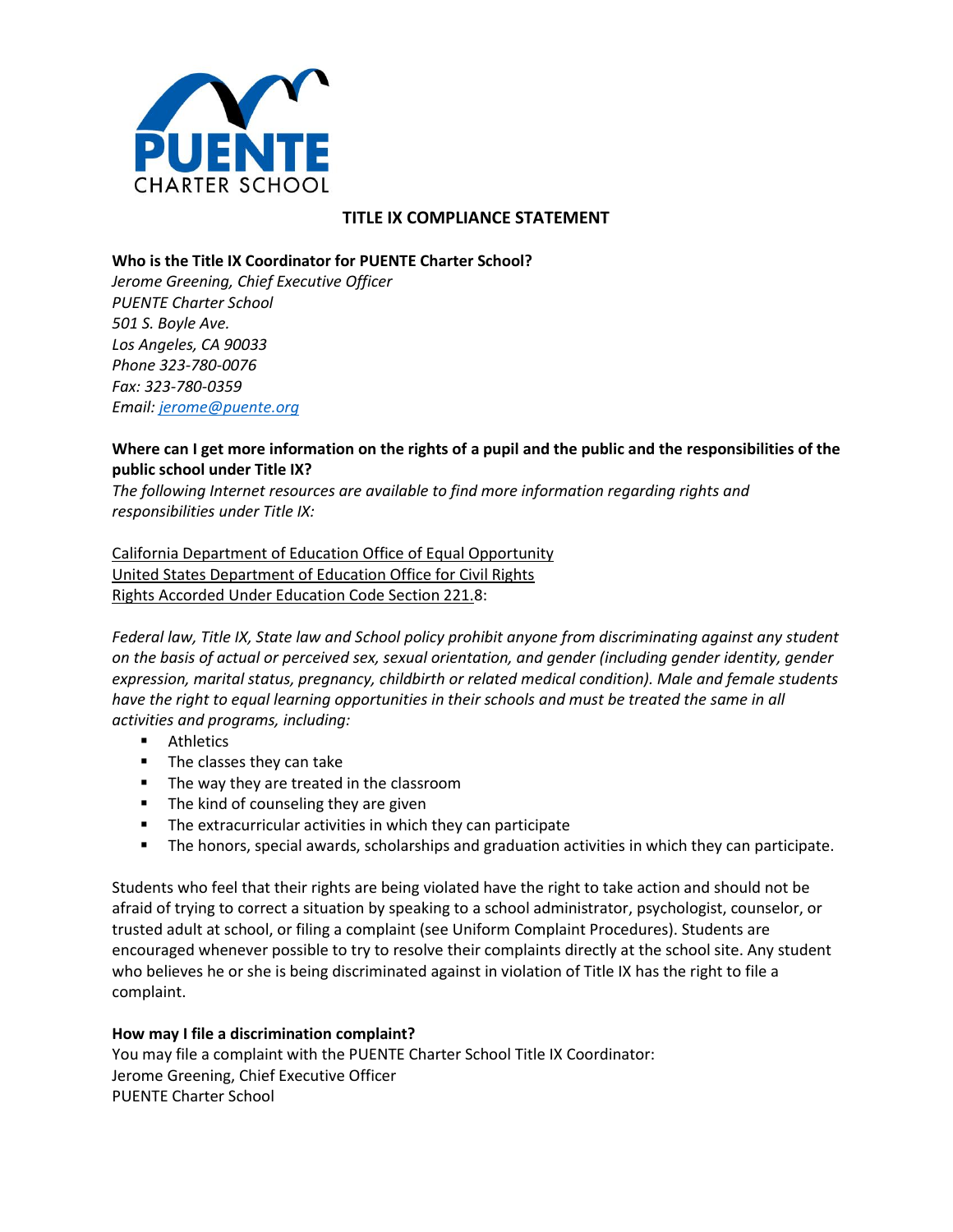

501 S. Boyle Ave. Los Angeles, CA 90033 Phone 323-780-0076 Fax: 323-780-0359 Email: [jerome@puente.org](mailto:jerome@puente.org)

A complaint may be filed anonymously if it provides evidence or information leading to evidence to support an allegation of noncompliance. Otherwise, a discrimination complaint may be filed with the Office for Civil Rights: San Francisco Office for Civil Rights U.S. Department of Education 50 United Nations Plaza Mail Box 1200, Room 1545 San Francisco, CA 94102 Phone: (415) 486--‐5555 Email: [ocr.sanfrancisco@ed.gov](mailto:ocr.sanfrancisco@ed.gov) United States Department of Education Office for Civil Rights Complaint Form

### **How are discrimination complaints investigated?**

Complaints filed to PUENTE Charter School are conducted pursuant to its Uniform Complaint Procedures ("UCP") policy. The PUENTE Uniform Complaint Procedure can be found:

In your PUENTE Charter School Parent Handbook,

On the PUENTE Charter website [www.puente.org](http://www.puente.org/) (Charter School Accountability & Compliance page) and;

At the PUENTE Charter School main office office.

## **TÍTULO IX DECLARACIÓN DE CUMPLIMIENTO**

## **¿Quién es el Coordinador del Título IX para PUENTE Charter School?**

*Jerome Greening, Chief Executive Officer PUENTE Charter School 501 S. Boyle Ave. Los Angeles, CA 90033 Phone 323-780-0076 Fax: 323-780-0359 Email: [jerome@puente.org](mailto:jerome@puente.org)*

**¿Dónde puedo obtener más información sobre los derechos de un alumno y el público y las responsabilidades de la escuela pública bajo el Título IX?**

Los siguientes recursos de Internet están disponibles para encontrar más información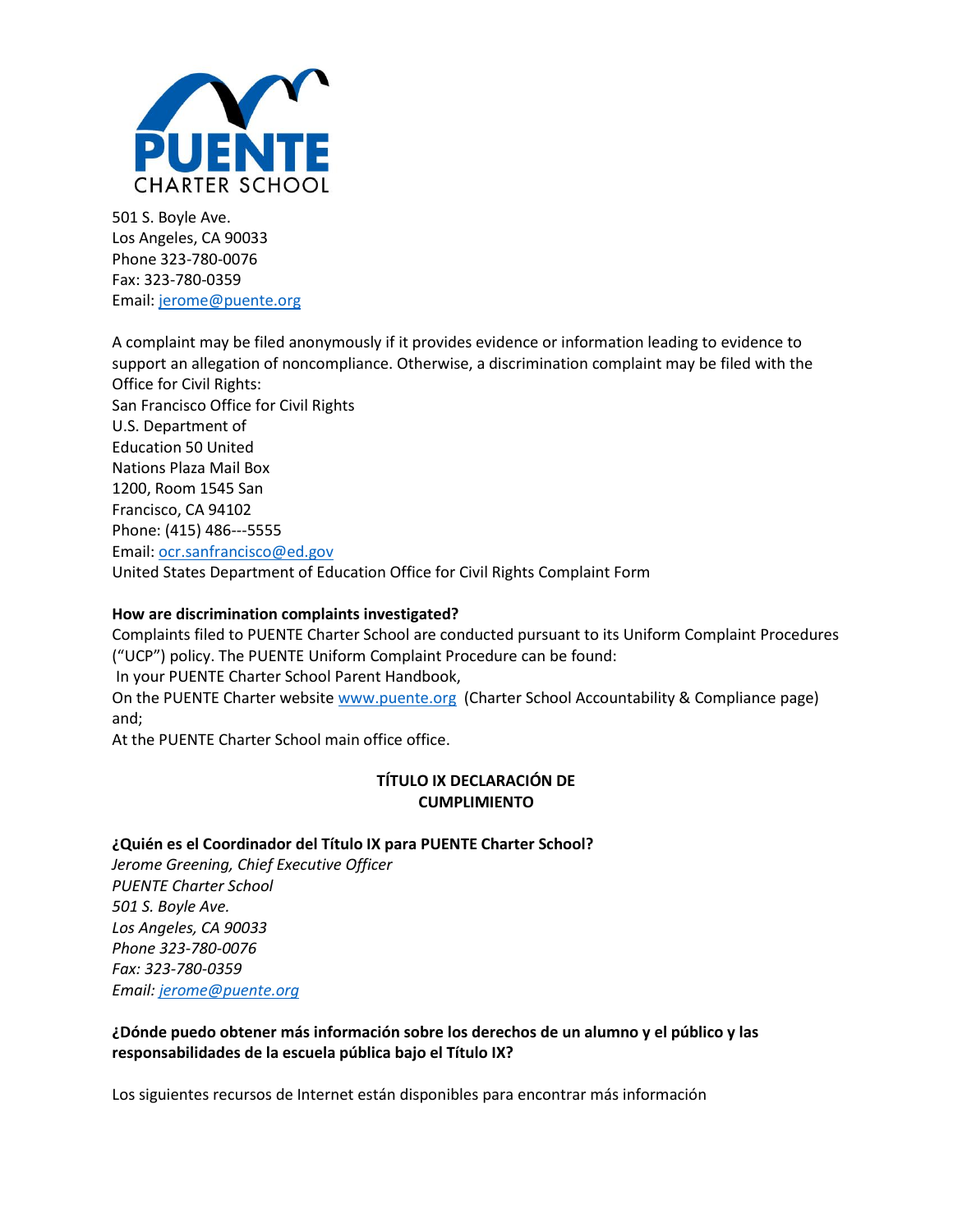

sobre los derechos y responsabilidades bajo el Título IX:

- California Department of Education Office of Equal Opportunity
- **United States Department of Education Office for Civil Rights**
- Rights Accorded Under Education Code Section 221.8:

La ley Federal, Título IX, la ley del estado y la política en la escuela prohíben discriminar a cualquier estudiante en función de sexo real o percibido, orientación sexual y género (incluyendo la identidad de género, expresión de género, estado civil, embarazo, parto o condición médica relacionada). Los estudiantes masculinos y femeninos tienen el derecho a la igualdad de oportunidades de aprendizaje en sus escuelas y se debe tartar de la misma en todas las actividades y programas, incluyendo:

- **Atletismo**
- **Las clases que pueden tomar**
- La manera que son tratados en el aula
- **El tipo de asesoría que se les**
- Las actividades extraescolares en el que pueden participar
- Los honores, especiales premios, becas y actividades de graduación en la que
- **pueden participar.**

Los estudiantes que sientan que sus derechos están siendo violados tiene el derecho de tomar medidas y no debería tener temor de tratar de corregir una situación de hablar con un administrador de la escuela, psicólogo, consejero, o adulto de confianza en la escuela, o cómo presentar una queja (ver uniforme Procedimientos de queja). Animamos a los estudiantes cuando sea posible para tratar de resolver sus quejas directamente en el sitio de la escuela. Cualquier estudiante que cree que él o ella está siendo discriminada en violación del Título IX tiene derecho a presentar una queja.

## **¿Cómo puedo presentar una queja por discriminación? Puede presentar una queja ante el Coordinador del Título IX de PUENTE Charter School**:

*Jerome Greening, Chief Executive Officer PUENTE Charter School 501 S. Boyle Ave. Los Angeles, CA 90033 Phone 323-780-0076 Fax: 323-780-0359 Email: [jerome@puente.org](mailto:jerome@puente.org)*

Una queja puede presentarse de forma anónima si proporciona evidencia o información que conduzca a pruebas para respaldar una alegación de incumplimiento. De lo contrario, se puede presentar una queja por discriminación ante la Oficina de Derechos Civiles: Oficina de Derechos Civiles de San Francisco Departamento de Educación de EE. UU. 50 Plaza de las Naciones Unidas Buzón 1200, sala 1545